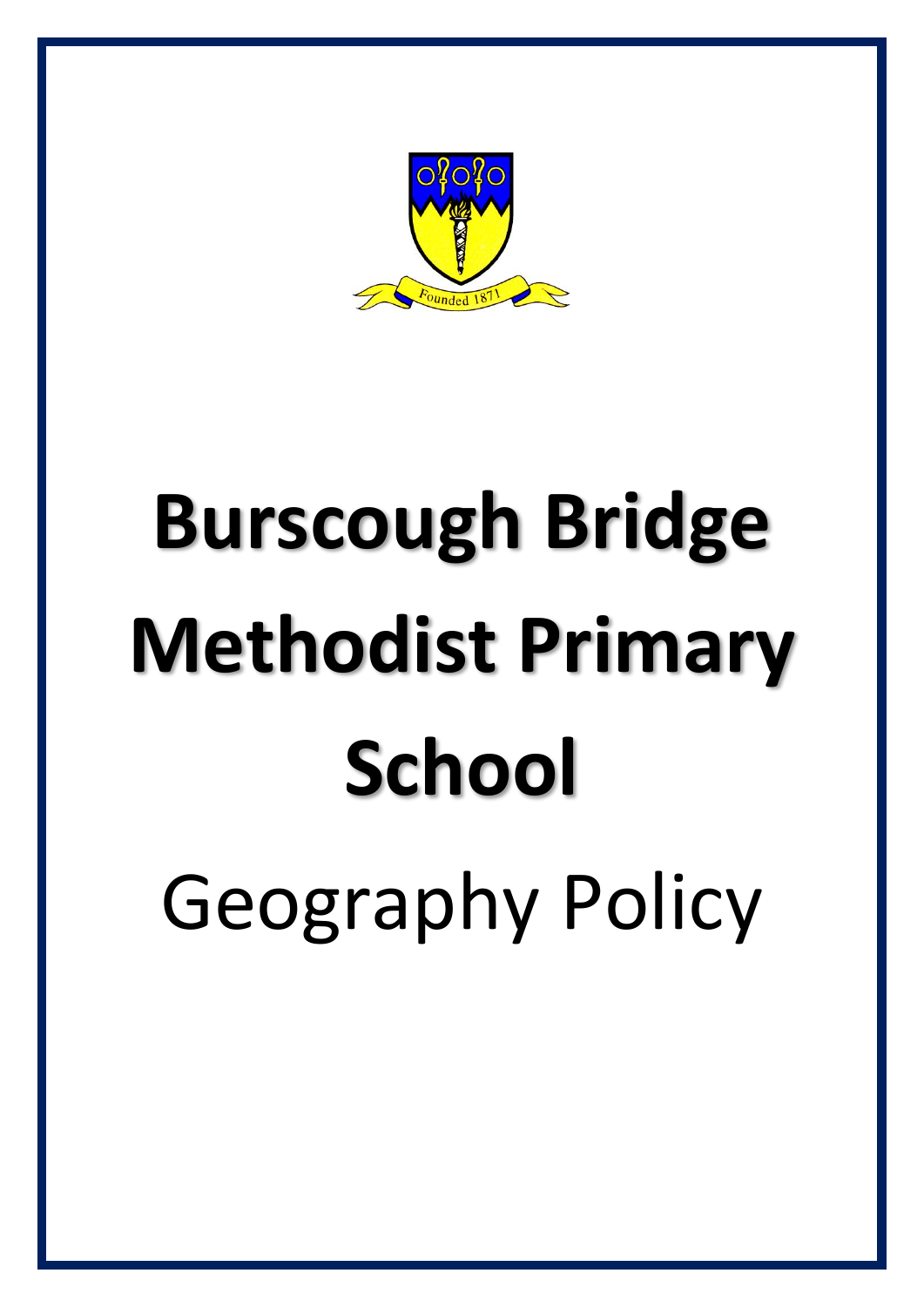# **Mission Statement**

**'Let Your Light shine to all'** 

**(John Wesley)**

# **Through exciting opportunities in lessons and the wider curriculum our children become well rounded, caring changemakers in our world. Each child is at the heart of all we do to ensure they become the best they can be and are meant to be.**

# **Intent**

The intent of our Geography curriculum at Burscough Bridge Methodist School is to provide our pupils with the opportunity and means to explore, appreciate and understand the world we live in and how it has evolved. It contributes to the cultural, spiritual and moral life of children as they acquire knowledge of a range of different cultures and traditions and learn tolerance, understanding of other people and environments. Geography can encourage pupils to think about their own place in the world, their values, and their responsibilities to other people and to the Earth. It can be used very effectively to enhance many other areas of the curriculum including English, Maths, Computing and PHSE.

# **Aims**

At Burscough Bridge it is our aim to inspire our pupils to develop an interest and fascination about the world, its people and different geographical processes. Knowledge about diverse places, peoples and environments is the key, whilst also developing their skills in enquiry and investigation.

We aim to provide opportunities for pupils to:

- Develop a curiosity of places and people both locally, nationally and globally.
- To stimulate children's interest in their surroundings and develop a knowledge and understanding of the physical and human processes which shape places.
- To increase children's knowledge of other cultures and, in so doing teach a respect and understanding of what it means to be a positive citizen in a multicultural country.
- To provide learning opportunities that enthuse, engage, and motivate children to learn and foster a sense of curiosity and wonder at the beauty of the world around them.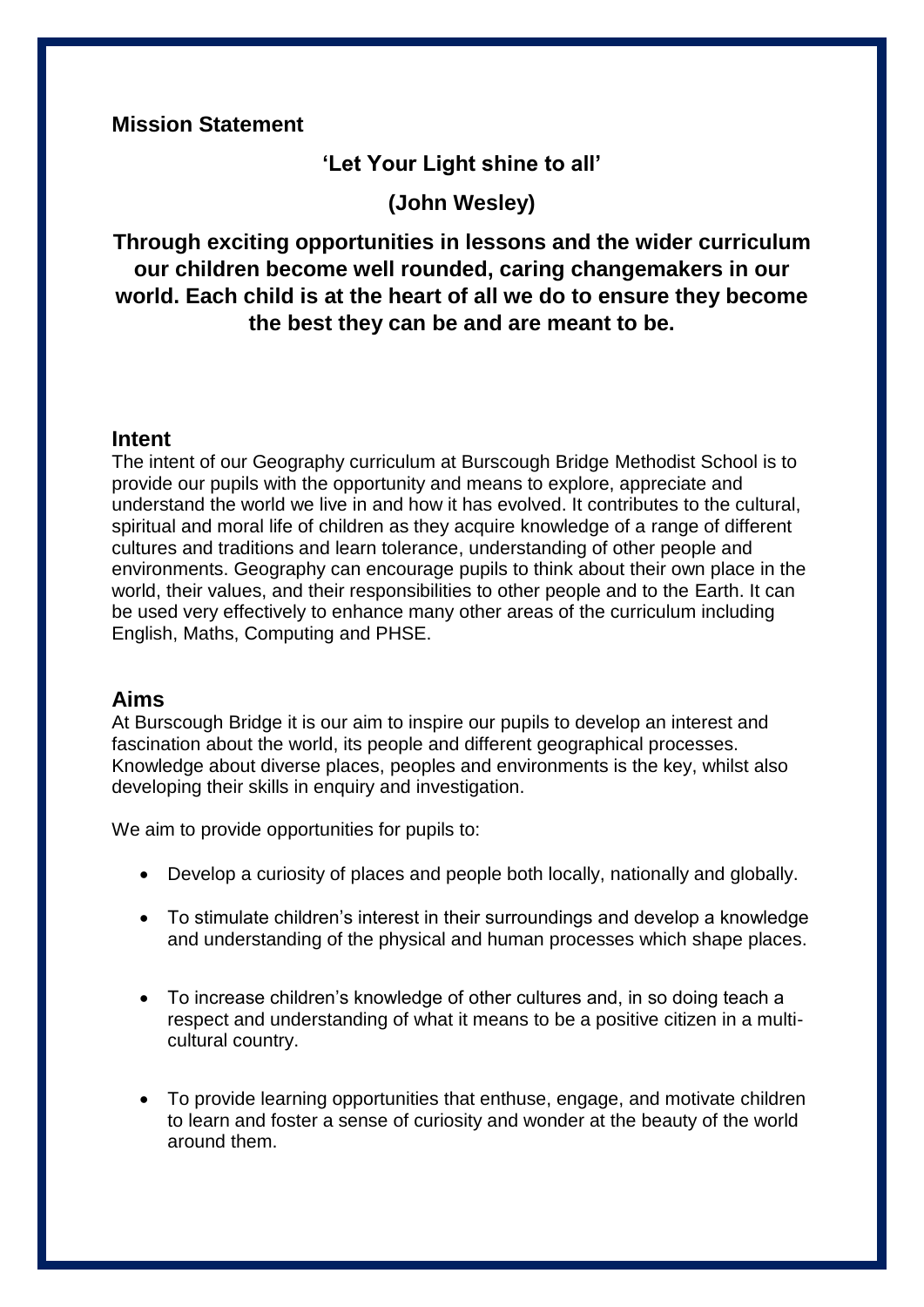- To encourage in children a commitment to sustainable development and an appreciation of what 'global citizenship' means.
- To make sense of their own surroundings through learning about their own locality and the interaction between people and the environment.
- To develop the geographical skills, including how to use, draw and interpret maps of different scales, and the vocabulary necessary to carry out effective geographical enquiry.
- To be able to apply map reading skills to globes and atlas maps and identify geographical features and to make use of digital mapping skills.
- To formulate appropriate questions, develop research skills and evaluate material to inform opinions.
- To enable children to work geographically in a range of appropriate contexts, using a variety of materials and equipment including other people's experiences and knowledge.

### **IMPLEMENTATION**

Geography at Burscough Bridge Methodist School is taught in blocks throughout the year, so that children can achieve depth in their learning. Key skills and knowledge have been identified to ensure progression across topics throughout each year group across the school. At the beginning of topics children are able to convey what they know already and as well as what they would like to find out. This helps to inform programmes of study, ensuring that lessons are relevant and take into account children's prior knowledge and different starting points. In order to support the children in their ability to know more and remember more, there are opportunities to review the learning that has taken place. Children are given clear success criteria in order to achieve the learning intention with different elements of independence.

# **Teaching and Learning**

A variety of teaching approaches are encouraged when delivering the Geography curriculum:

- Teacher presentations and whole class teaching.
- Enquiry based research activities.
- Question and answer sessions, discussions and debates.
- Individual and group presentations.
- Investigating maps and photographs.
- Use of computing and digital mapping, internet etc
- Critical analysis and evaluation of different sources of evidence.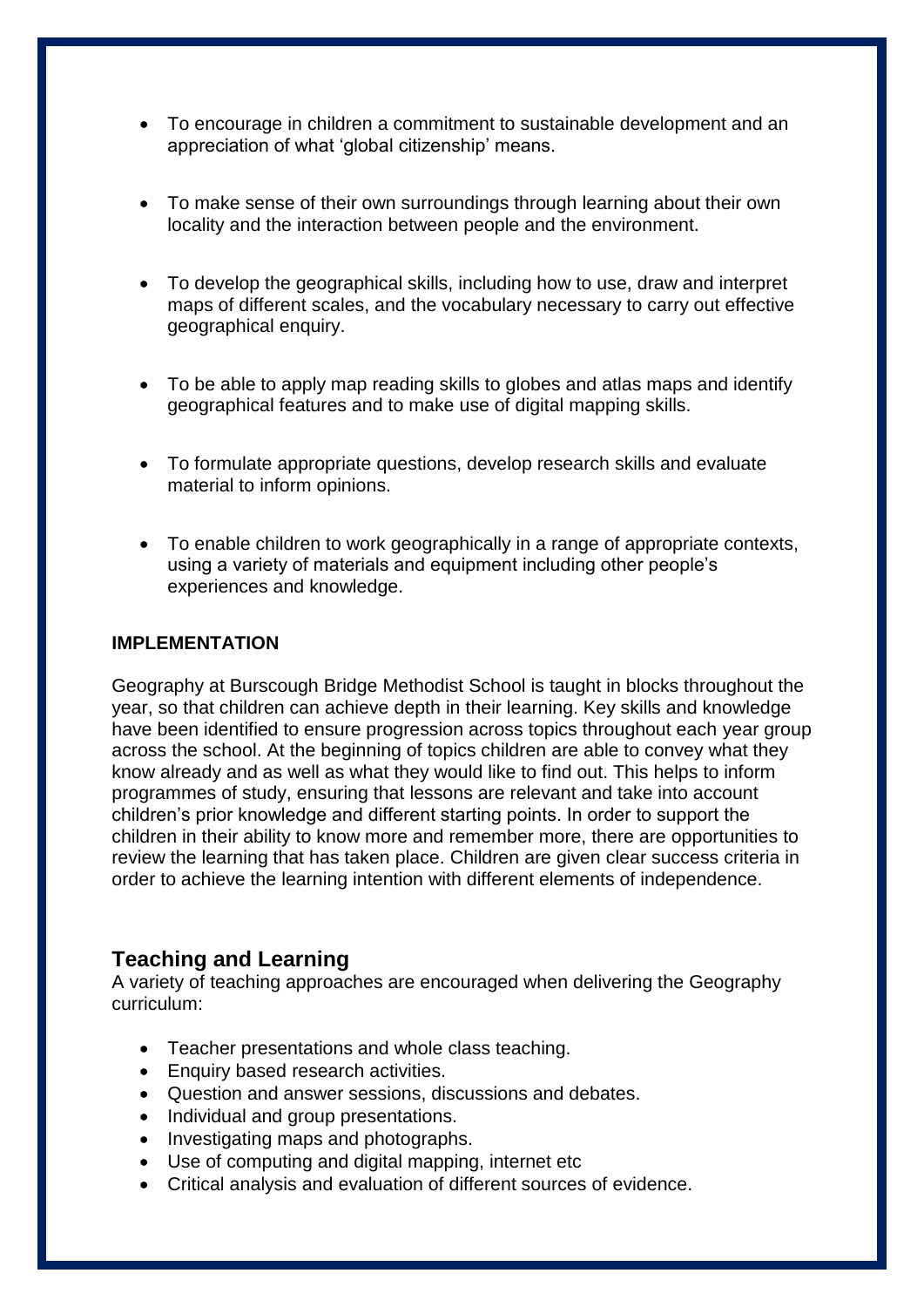- Fieldwork and use of the school grounds.
- Visits in the local environment to explore human and physical features.

#### **EYFS**

Geography is taught in the Early Years as an integral part of the topic work covered during the year. We relate the geographical aspects of the children's work to the objectives set out in the Early Years curriculum. Geography makes a significant contribution to the Early Learning Goal objectives in developing a child's understanding of the world through activities such as finding out about different places and habitats and investigating our locality.

#### **Key Stage 1**

During Key Stage 1, pupils investigate their local area and a contrasting area in the United Kingdom or abroad, finding out about their local environment in both areas and the people who live there. They also begin to learn about the wider world. They carry out geographical enquiry, asking questions about people, places and environments, and use geographical skills and resources such as maps and photographs.

#### **Key Stage 2**

During Key Stage 2, pupils investigate a variety of people, places and environments in the United Kingdom and abroad, and start to make links between different places in the world. They find out how people affect the environment and how they are affected by it. Children will develop geographical skills, including asking geographical questions, collecting and recording information and identifying different views. They will acquire appropriate practical skills associated with Geography, including using suitable vocabulary, fieldwork techniques and maps, plans and atlases. Pupils will use secondary sources of information with accuracy, including aerial photographs, satellite images etc. As well as making its own distinctive contribution to the school curriculum, geography contributes to the wider aims of primary education.

## **Geography Curriculum Planning**

We use the national curriculum scheme of work for Geography as the basis for our curriculum. We plan the topics in Geography so that they build on prior learning. We are an inclusive school and differentiation is incorporated into planning so that children of all abilities have the opportunity to develop their skills and knowledge in each unit. Through planned progression we offer them an increasing challenge as they move up through the school.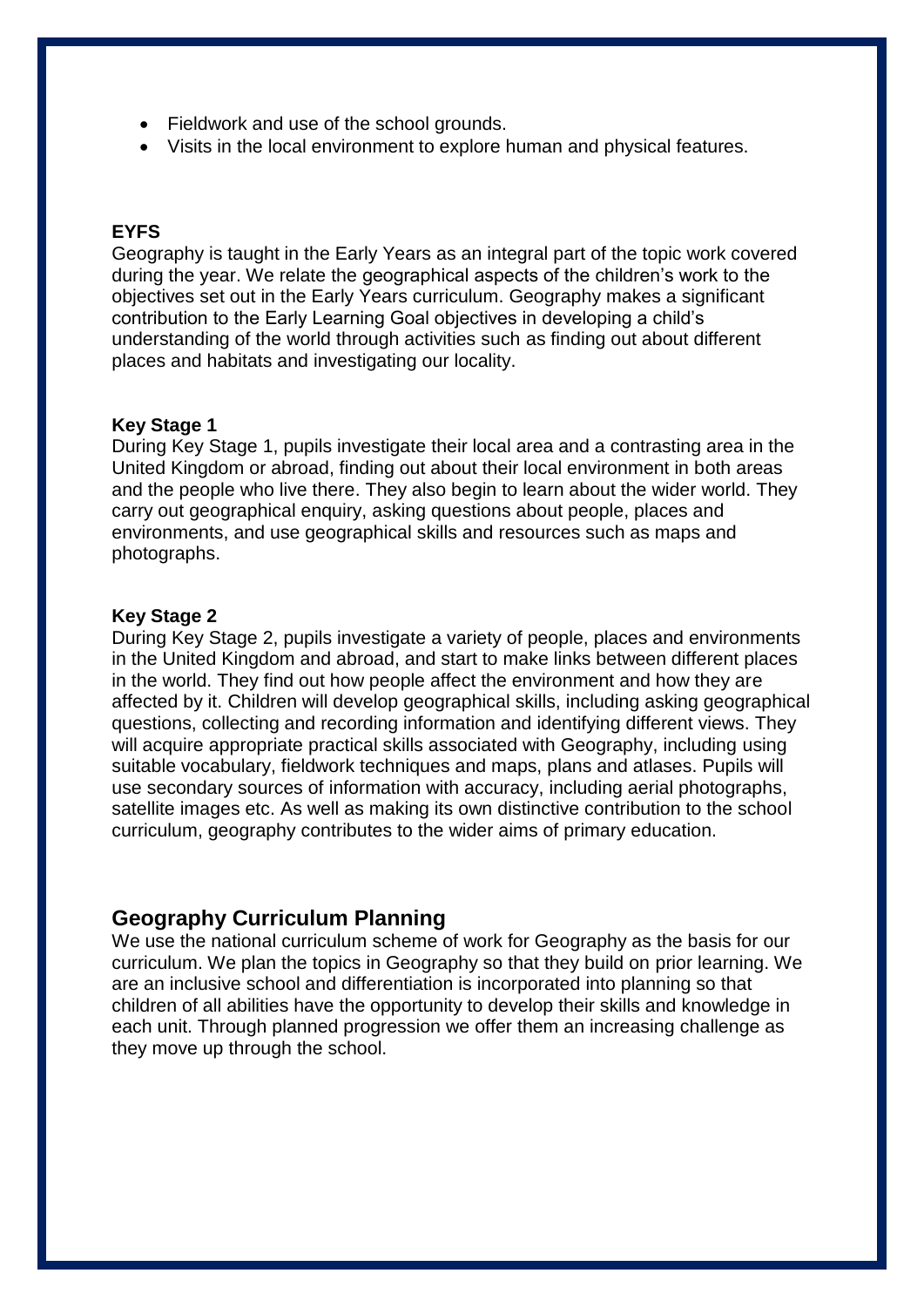# **The Contribution of Geography to Teaching in Other Curriculum Areas**

Our curriculum enables us to teach in a cross-curricular manner where appropriate. Throughout school Geography is taught both discretely and in a cross-curricular way. The curriculum can promote learning across a number of areas such as spiritual, moral, social and cultural development, key skills and thinking skills.

## **English**

Geography makes a significant contribution to the teaching of English in our school because it actively promotes the skills of reading, writing, speaking and listening. Reports, letters and recording information will all develop children's writing ability.

#### **Mathematics**

Geography contributes to the teaching of mathematics in a variety of ways. For example, children learn to represent objects with maps, they study space, scale and distance and learn to use grid references.

## **Computing**

Children use ICT to enhance their skills in data handling and in presenting written work. They research information through the internet (safe search is used) We also offer children the opportunity to use the digital camera to record and use photographic images. Bee-Bots (small programmable robots) are used for direction and mapping work.

## **Personal, Moral, Social and Health Education (PHSE) and Citizenship**

Geography can inspire pupils to develop their concept of themselves as a global citizen and become aware of a range of issues which would be beyond their own experience. Children study the way people recycle materials and how environments are changed for better or worse and the impact an individual can make. The nature of the subject provides the opportunity to take part in discussions which in turn promotes the concept of positive citizenship.

## **Spiritual, Moral, Social and Cultural Development**

We offer children in our school opportunities to examine the fundamental questions in life through the medium of Geography such as changing landscapes and the evolution of the planet. We encourage the children to reflect on the impact of mankind on our world and through teaching about contrasting localities we enable children to learn about inequality and injustice in the world.

# **Inclusion and the Geography Curriculum**

At Burscough Bridge Methodist School we teach Geography to all children whatever their ability. Geography forms part of the school curriculum policy to provide a broad and balanced education to all children. We provide learning opportunities that match the needs of the individual.

Teachers take account of the three principles of inclusion that are set out in the National Curriculum:

• Setting suitable learning challenges.